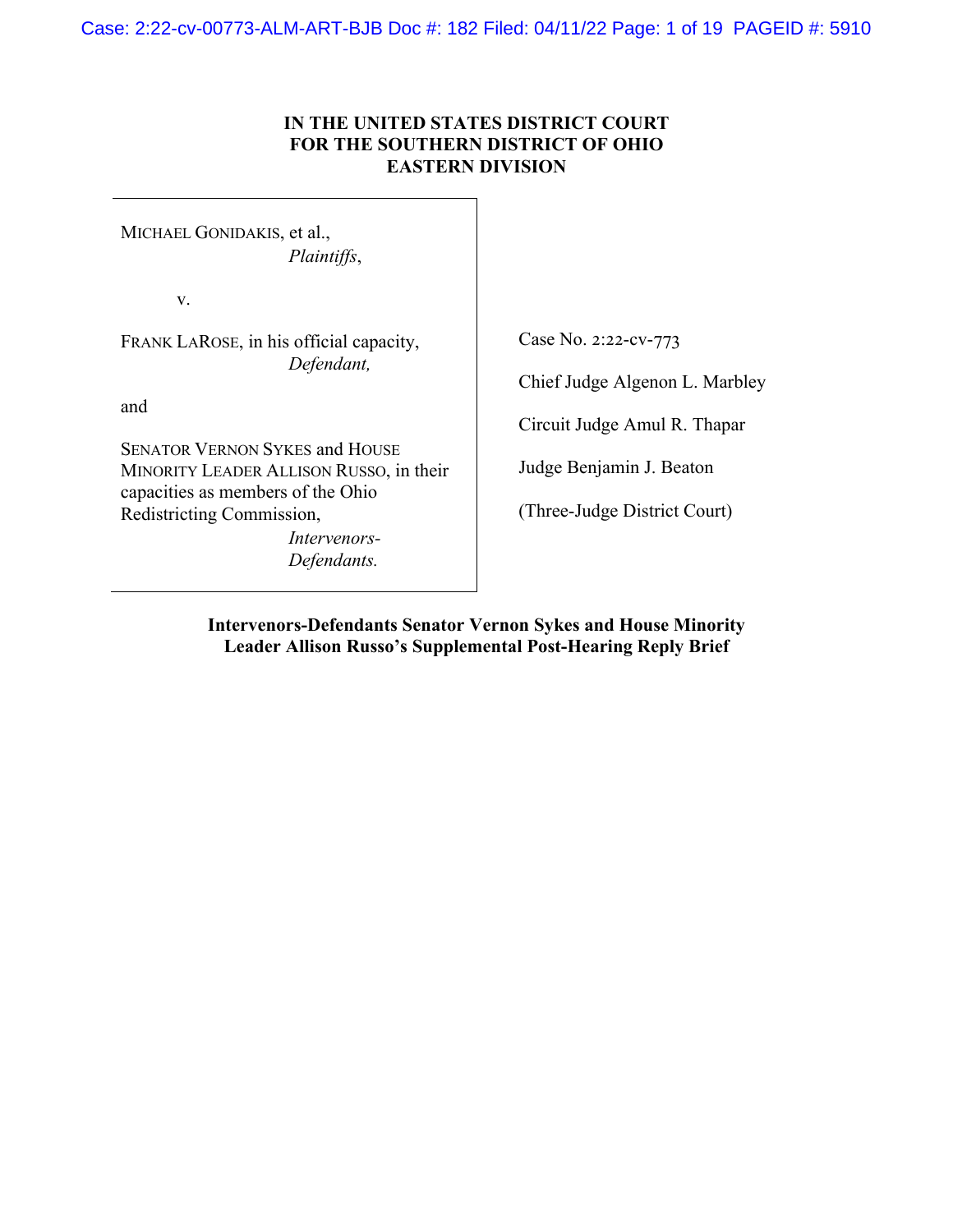# **TABLE OF CONTENTS**

| I.  |           | This Court must select the map that best complies with state policy: the          |  |
|-----|-----------|-----------------------------------------------------------------------------------|--|
|     | A.        | The 2011 map is administratively unworkable and constitutionally                  |  |
|     | <b>B.</b> | The Court cannot order Secretary LaRose to implement the Third or                 |  |
|     | C.        | The Johnson/McDonald Plan complies with the Ohio Constitution and                 |  |
| II. |           | This Court possesses the authority to order use of an interim map and to move the |  |
|     | A.        | Holding a general election without a primary is not feasible and would            |  |
|     | <b>B.</b> | Under the Supremacy Clause, this Court can move the date of the                   |  |
|     |           |                                                                                   |  |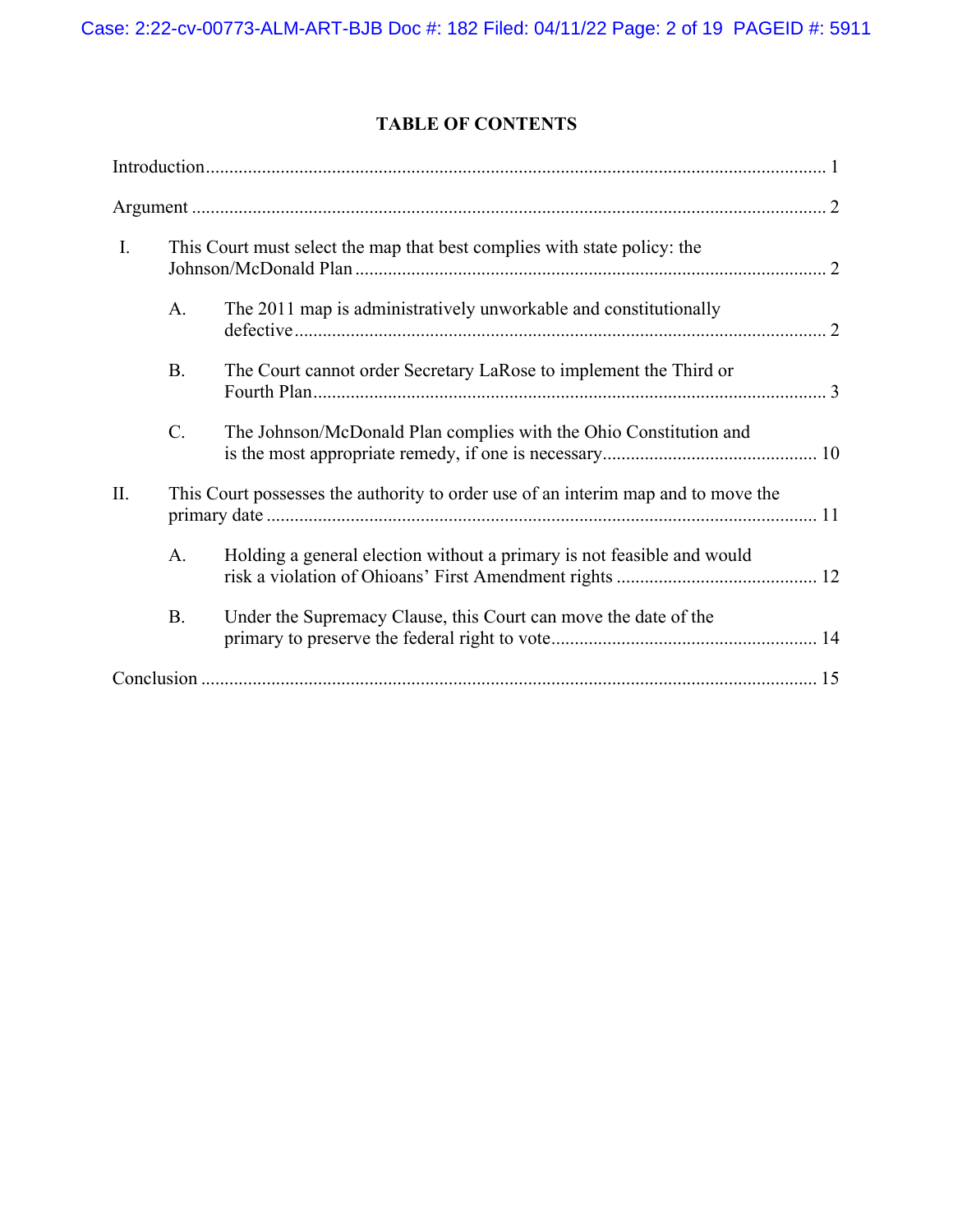#### **INTRODUCTION**

A federal court fashioning a reapportionment plan is required to select the plan that follows state policy to the greatest extent possible while complying with federal law. *White v. Weiser*, 412 U.S. 783, 795 (1973). A state's clearest pronouncements of its policy are found in its constitution and statutes. So when, as here, a court is presented with one plan that satisfies federal law and state law and another plan that satisfies federal law but violates state law, the choice for the court is easy: it must order the use of the plan that comports with the law of both sovereigns.

The plaintiffs nonetheless ask this Court to choose a plan that violates the Ohio Constitution out of "deference" to the Ohio Redistricting Commission. But there is no basis for "deference" to a proposal that violates state law. That's because a state's policy is not determined by the unbridled discretion of elected officials, who are constrained by the laws that vest them with authority and, ultimately, the state's constitution. When they transgress those limits, their decisions reflect no more than their personal preferences, not the policy of the state.

To see why, consider the implications of the plaintiffs' rule in a noncontroversial hypothetical. The Ohio Constitution requires 99 seats in the Ohio House of Representatives and 33 in the Senate. Ohio Const. art. XI, § 1(C). Assume if, in response to a federal court striking down a General Assembly plan as malapportioned, a party asked the federal court to implement a Redistricting Commission map that fixed the one-person-one vote problem but created an equal number of House and Senate seats. Would the federal court be bound to order that plan be used in an upcoming election?

The answer is surely no, lest the Redistricting Commission be given carte blanche to amend the Ohio Constitution. Rather, the elementary principles that govern court-ordered remedial plans leave no doubt about the appropriate remedy in this case (if one is necessary). The 2011 map, the

1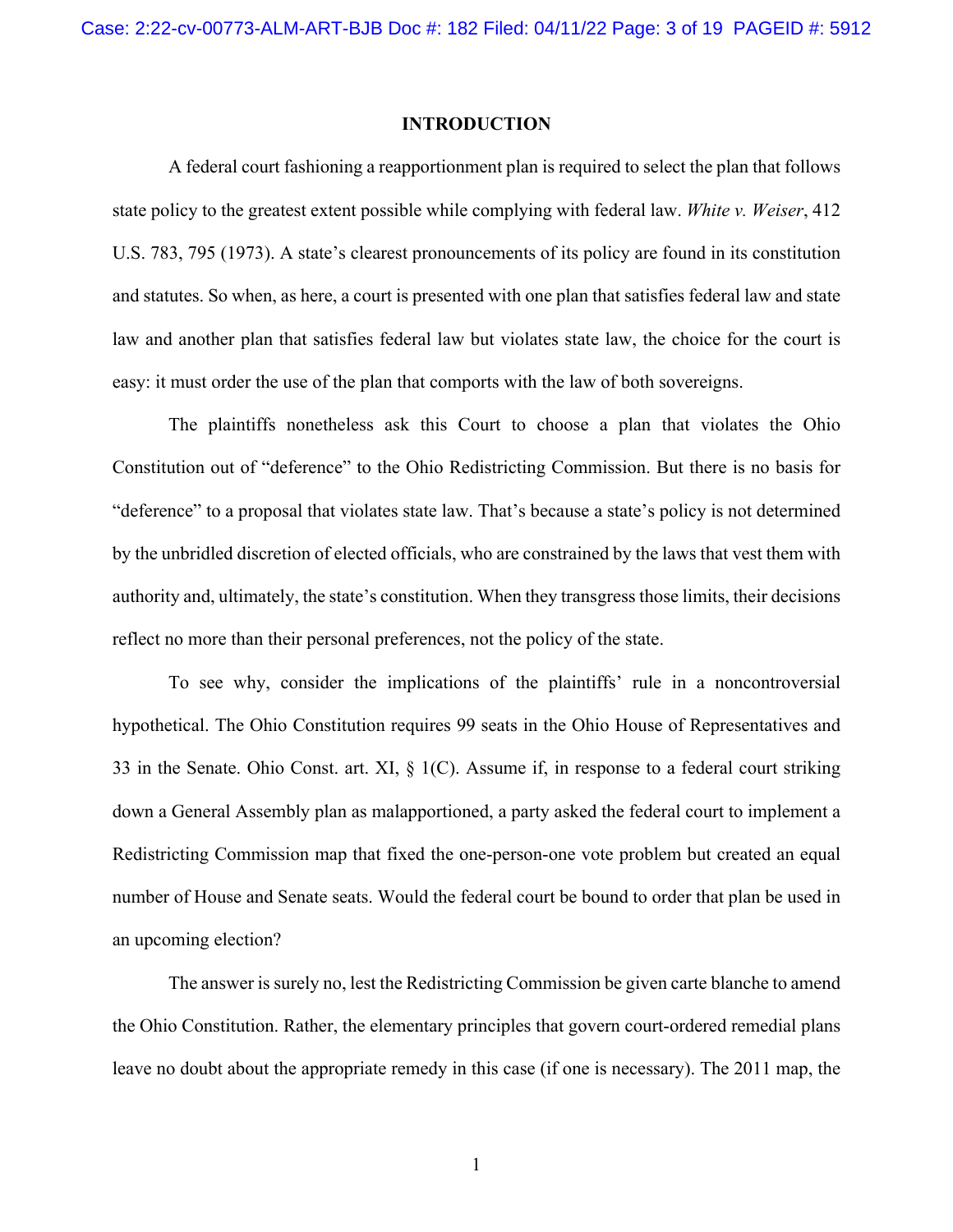Third Plan, and the Fourth Plan each squarely violates the Ohio Constitution and, consequently, the relevant policy of the state. Because the Johnson/McDonald Plan, by contrast, complies with the substantive commands of the Ohio Constitution, it best reflects state policy and should be used in the upcoming election if Ohio does not develop its own map prior to April 20.

This Court also has authority to order use of an interim map and move the date of the primary if Ohio officials fail to act. Under the circumstances presented here, where there is minimal time before the general election process must begin and it is unclear how a general election could be carried out without a primary, the failure to hold one would violate the plaintiffs', and all Ohioans', federal rights. To protect against that result, this Court may order the use of a map. And because the current primary date, like the absence of a map, threatens those federal rights in the same way, the Court likewise has authority to postpone that date. But to respect federalism and the State's primacy in setting its own apportionment standards, that interim map must comply with not just federal, but also state, substantive constitutional law.

#### **ARGUMENT**

## **I. This Court must select the map that best complies with state policy: the Johnson/McDonald Plan.**

#### **A. The 2011 map is administratively unworkable and constitutionally defective.**

The 2011 map is not a viable option. At the outset, far from representing the status quo, there are serious doubts that Secretary LaRose could even comply with an order directing him to use the 2011 map. His office no longer possesses the electronic files necessary to carry out an election under the 2011 map. ECF No. 164 at 14. It is unclear whether they could be recreated at all. But at a minimum, it would be a "very difficult and time-consuming task," and the Secretary has provided no assurance that he could complete it in time for the state to hold a primary on August 2. *Id.*; *see also id.* at 3 ("Secretary LaRose's office does not possess the original 2011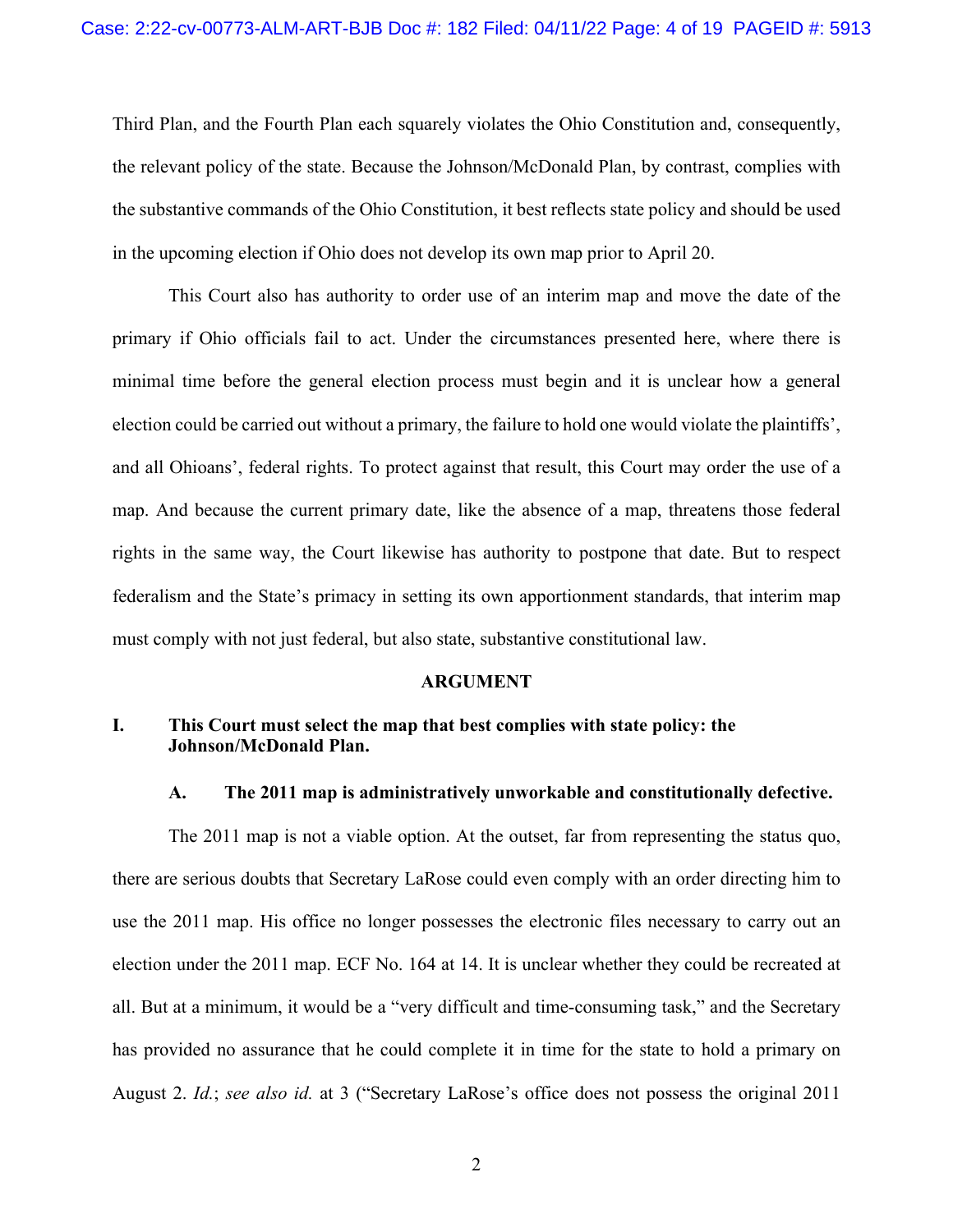electronic data files . . . and is not certain where they could be found, even assuming they exist."). Given the available alternatives, there is no reason for this Court to require the Secretary to attempt that burdensome endeavor and put the primary and general elections at risk.

But there is a more basic reason to reject the 2011 map: It fails each of the two requirements that the Supreme Court has set forth for court-ordered remedial apportionment plans. First, as all parties agree, the 2011 map violates federal law because it is malapportioned. ECF No. 160 at 18; ECF No. 161 at 3; ECF No. 164 at 12-13. The plaintiffs ask this Court to disregard that federal infirmity for this election only, ECF No. 160 at 19, but they cite no authority for the proposition that it is permissible to order an election under an unconstitutional map when time remains to implement a constitutional one.<sup>1</sup> Second, the 2011 map violates, not follows, state policy. Not only does it violate the Ohio Constitution's anti-gerrymandering provisions, *see* ECF No. 162 at 5, but given the universal agreement that the map is now malapportioned, it is also indisputable that the map violates Ohio's independent population-equality requirement. *See* Ohio Const. art. XI, §  $3(B)(1)$ .

Simply put, the 2011 map inflicts federal injuries, fails to follow state policies mandated by the Ohio Constitution, and risks that the primary may not be held in a timely fashion at all. It is not an appropriate remedy.

## **B. The Court cannot order Secretary LaRose to implement the Third or Fourth Plan.**

In asking this Court to adopt the Third or Fourth Plan, the plaintiffs make no claim that either complies with the Ohio Constitution. Instead, they deride the charter governing the people

<sup>1</sup> *Watkins v. Mabus*, 771 F. Supp. 789 (S.D. Miss. 1991), which the plaintiffs invoke as support for using the 2011 map, is not to the contrary. In addition to identifying a litany of problems, including potential violations with the Voting Rights Act, with the plans submitted by the parties, the court explained that, "if elections are to be timely held, they must be held pursuant to existing law," i.e., the malapportioned map. *Id.* at 801. That is not the case here.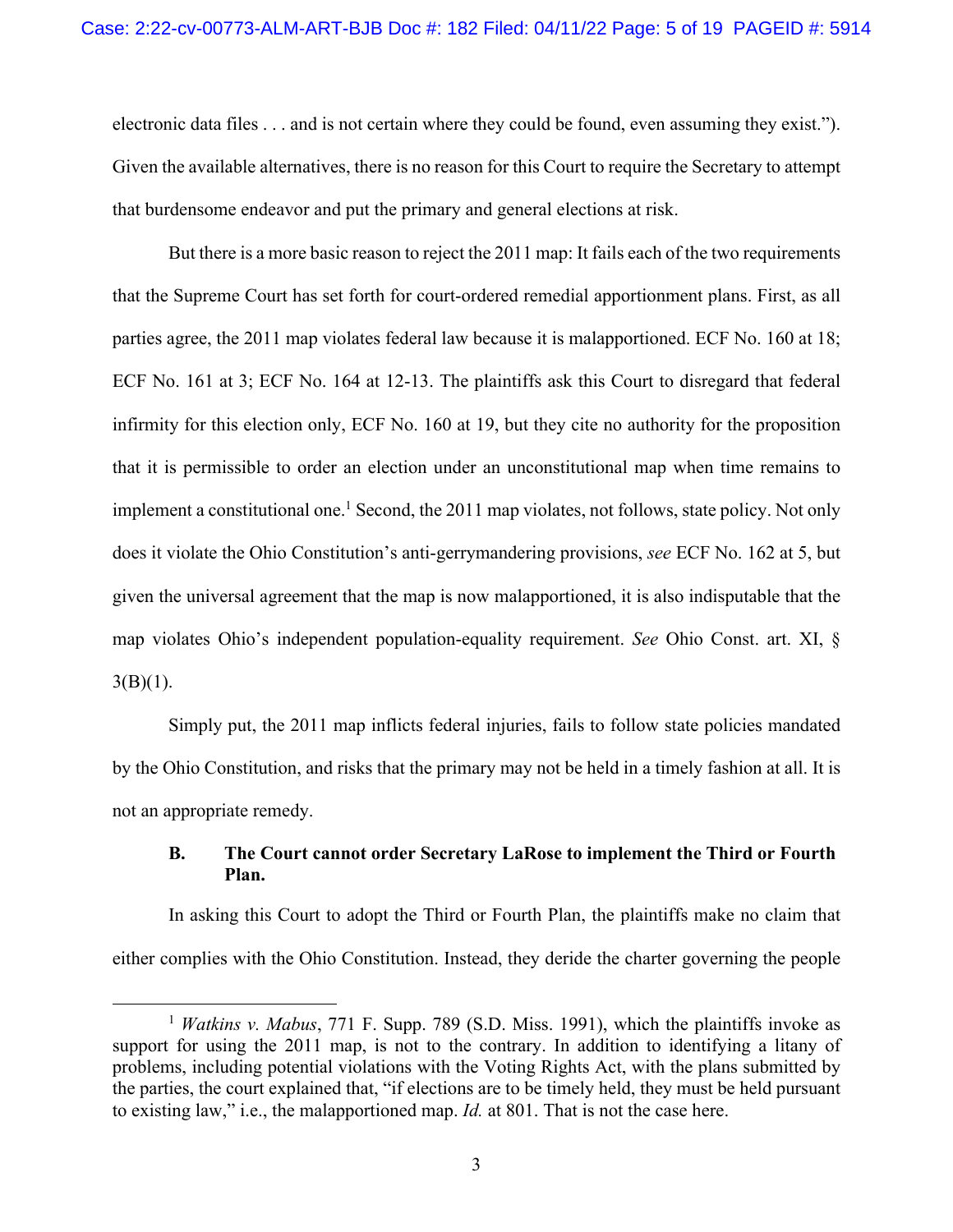of Ohio as "more statutory than capital 'C' constitutional" and urge this Court to disregard its substantive mandates either out of "deference" to the preferences of some members of the Redistricting Commission or, joined by Secretary LaRose, for reasons of administrative convenience. ECF No. 160 at 18. These arguments fundamentally misunderstand the basis for federal-court-deference to state policies, find no support in the case law, and should be rejected.

**1.** To repeat: a federal court setting an interim apportionment plan must follow state policies unless they conflict with federal law. *White*, 412 U.S. at 796. This directive requires federal courts to follow valid state constitutional provisions and laws that speak directly to the method of drawing a map. Thus, as we previously explained, in *Beens*, a district court was required to follow Minnesota's valid law setting the number of seats in the state's legislature when crafting an interim plan. *Sixty-Seventh Minnesota State Senate v. Beens*, 406 U.S. 187, 197 (1972). In that case, the governor had adopted a different "current policy," but the U.S. Supreme Court made clear that such a policy could not justify departing from the controlling state law; only a conflict with federal law could. *Id.* at 197, 199.

Ordering the implementation of the Third or the Fourth Plan would contravene this basic framework. The plaintiffs do not contend that either Plan complies with the Ohio Constitution. Nor can they—both plans blatantly violate it. The Ohio Supreme Court, the authoritative voice on the state's constitution, already held that the Third Plan is unconstitutional. *League of Women Voters of Ohio v. Ohio Redistricting Comm'n*, 2022-Ohio-789, ¶¶ 25–42 (March 16, 2022) (per curiam). And the Fourth Plan, the plaintiffs admit, is essentially the same. ECF No. 160 at 16. Using one of those plans anyway would be unlawful. It would displace the Ohio Constitution despite the availability of constitutionally compliant alternatives—the McDonald/Johnson Plan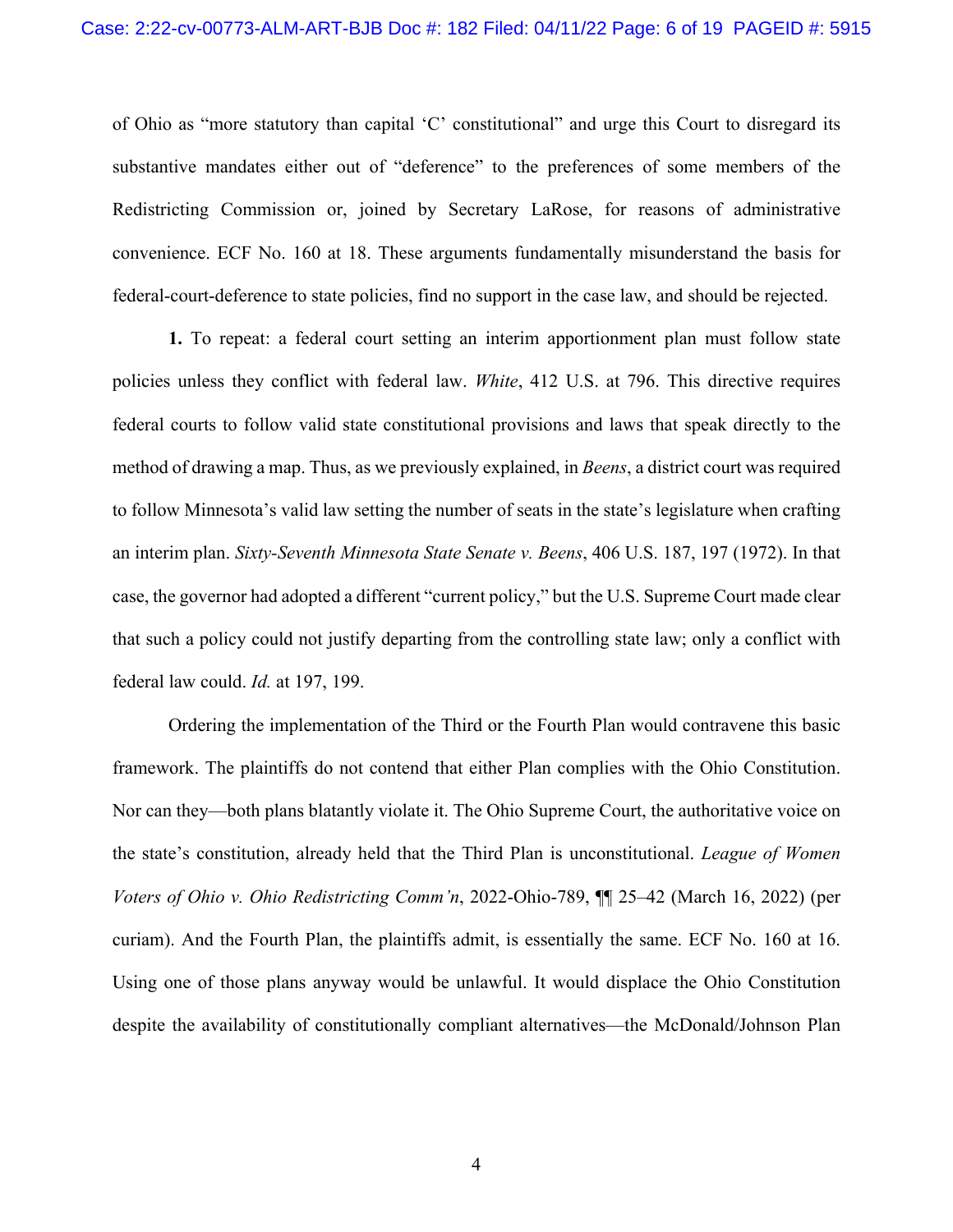and the Rodden Plan—and thus despite the absence of an "unavoidable conflict" with federal law. *Reynolds v. Sims*, 377 U.S. 533, 584 (1964). That is not permissible.

For that reason, courts have consistently rejected proposed remedial maps that violate state substantive law. Consider *Farnum v. Burns*, 561 F. Supp. 83 (D.R.I. 1983) (three-judge court), which in many ways resembles this case. With no map in place for the upcoming 1982 election, the government-defendants proposed that the court order the use of a map that was not set to take effect until the 1984 election. *Id.* at 87, 90 n.1. The court declined to order use of the 1984 map in full because it violated state law. In particular, the drawing of certain districts violated the Rhode Island Constitution's requirement of compactness—a mandate "intended to . . . prevent the political gerrymander." *Id.* at 90. The court therefore jettisoned those portions of the map. But for the remaining components of the 1984 map, untainted by any violation of the state constitution, the court held that deference was proper. *Id.* at 92 & n.13.

Other courts presented with proposed remedial plans that violate state law have similarly refused to adopt them. *See, e.g.*, *Large v. Fremont Cnty.*, 670 F.3d 1133, 1146 (10th Cir. 2012) (rejecting proposed plan that called for one single-member district and one four-member district, which state law did not permit); *Montes v. City of Yakima*, 2015 WL 11120964, at \*5 (E.D. Wash. Feb. 17, 2015) ("If the plan proposed by Defendants conflicts with the policy choices of the Washington State legislature, it is owed no deference."); *McMillan v. Escambia Cnty.,*, 559 F. Supp. 720, 725 (N.D. Fla. 1983) (rejecting proposed plan that called for seven-member board of commissioners when constitution required five members); *cf. Harper v. City of Chicago Heights*, 223 F.3d 593, 601 (7th Cir. 2000) (reversing remedial plan that required "cumulative voting" not permitted by state law).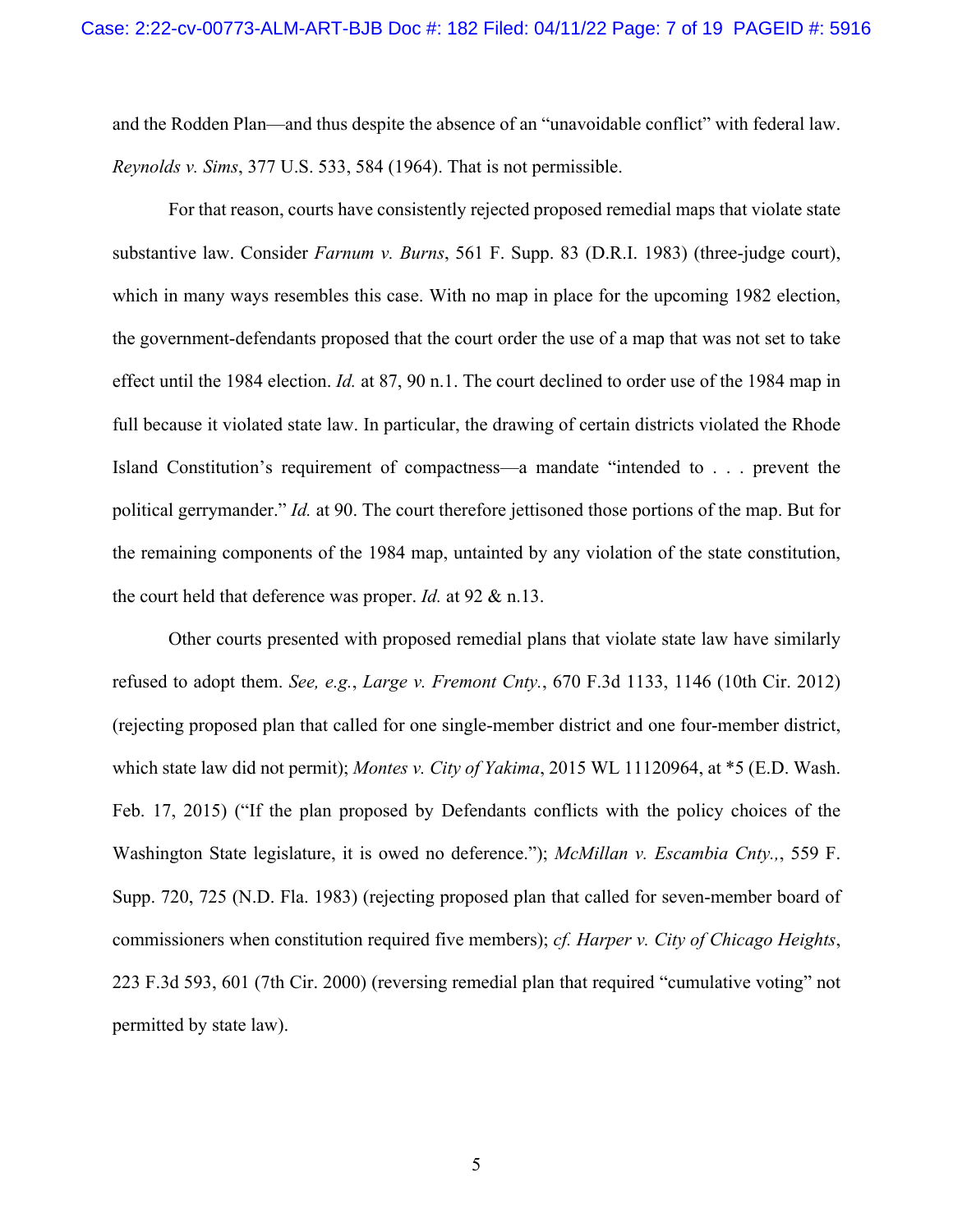**2.** The plaintiffs claim that this Court still must order the adoption of the Third or Fourth plan because "deference" to the Redistricting Commission is required "even if [a proposed] legislative plan may violate state law." ECF No. 160 at 13. But they identify no case in which a federal court ordered use of a map that violated the substantive mandates of state law. Instead, they point to a trio of cases that involved a violation of state *procedural* requirements that govern the enactment of an apportionment plan. *See Tallahassee Branch of NAACP v. Leon Cnty.*, 827 F.2d 1436 (11th Cir. 1987) (proposed plan not submitted to voters for approval); *Navajo Nation v. Ariz. Indep. Redistricting Comm'n*, 230 F. Supp. 2d 998 (D. Ariz. 2002) (proposed plan not enacted in compliance with open meeting laws); *Straw v. Barbour Cnty.*, 864 F. Supp. 1148 (M.D. Ala. 1994) (same).

That difference matters because procedural defects, unlike substantive violations, must be set aside to protect federal rights. A court ordering an interim map will, by definition, fail to comply with certain state-law procedural requirements for enacting a map through the legislative process. Take *Leon County*—one of the plaintiffs' cases. There, state law required the Leon County Commission to submit a redistricting change to voters for approval, which the Commission failed to do before presenting its plan to the court. 827 F.2d at 1437. The Eleventh Circuit rejected an argument that this procedural deficiency precluded deference to the substance of the Commission's proposal. *Id.* at 1440. And that makes sense. Whether the court chose the Commission's proposal or one from the plaintiff, the result would be the same: the court's order would not have been submitted to the vote of the people of Leon County for approval. It would achieve nothing to reject a plan because of a defect that the alternative also possesses.<sup>2</sup>

<sup>2</sup> There are still other reasons to reject these cases. *Navajo Nation* and *Straw* held that "exigent circumstances" justified deference to a legislative proposal despite a violation of state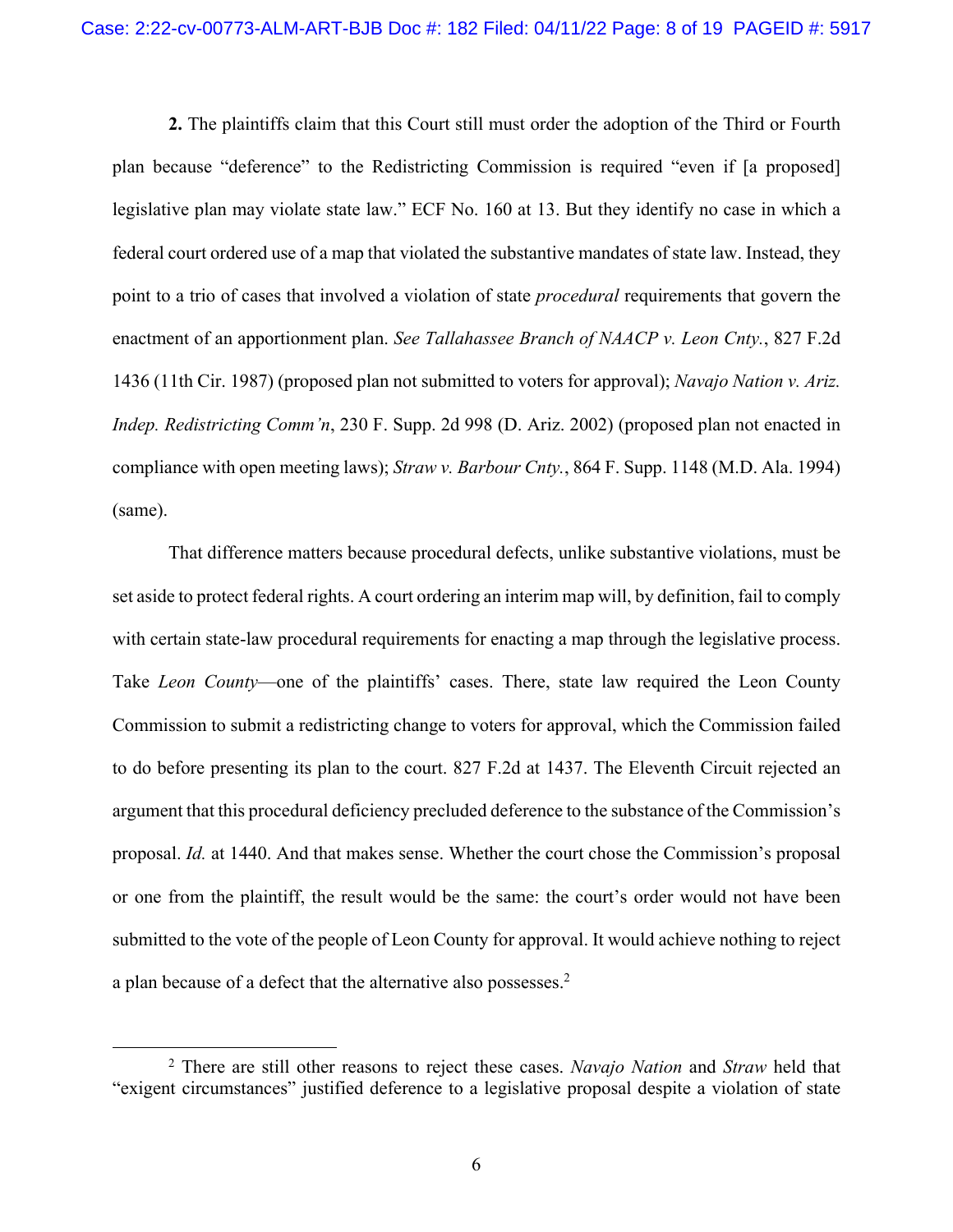In this way, strict compliance with procedural requirements would prevent any map from being used and thus stand as an obstacle to the vindication of federal rights. So, the existence of that defect in all options justifies setting it aside to protect the federal rights at issue—it presents the requisite "unavoidable conflict." But when, as here, the alternatives do comply with the state's substantive requirements, setting those requirements aside serves no federal end.

Ordering a map that contains a procedural defect is different for a second reason: It does not result in a court ordering state officials to violate state laws. At the end of the day, courts in apportionment cases are asked to enjoin a defendant, here Secretary LaRose, to carry out an election. If the map violates state substantive law—for instance, if the state constitution calls for a legislature containing between 40 and 60 seats but the map has only 20—then the election official is forced to violate state law or face contempt sanctions. But if the map was merely proposed to the court after a deficient process—for instance, a government-defendant failed to comply with an open-meeting law before proposing a 50-seat map—the election official subject to the injunction violates no state law in complying with the court's order. Unless absolutely necessary, a federal court should not order a state official to contravene state law. *See, e.g.*, *Cleveland Cnty. Ass'n for Gov't by People v. Cleveland Cnty. Bd. Of Comm'rs*, 142 F.3d 468, 477 (D.C. Cir. 1998) ("[I]f a violation of federal law necessitates a remedy barred by state law, the state law must give way; if no such violation exists, principles of federalism dictate that state law governs."); *Kasper v. Bd.* 

law. Here, that exigency is lacking, as Secretary LaRose has represented that his office can conduct an election under the alternative maps so long as this Court issues an order by April 20 (and he receives the necessary electronic files by the same date). *Leon County*, for its part, rested its decision on a misinterpretation of Supreme Court case law, *see Large v. Fremont Cnty.*, 670 F.3d 1133, 1143 (10th Cir. 2012), and has been applied narrowly by courts in the Eleventh Circuit, *see, e.g.*, *Georgia State Conf. of NAACP v. Fayette Cnty. Bd. of Comm'rs*, 996 F. Supp. 2d 1353, 1369 (N.D. Ga. 2014) (collecting cases).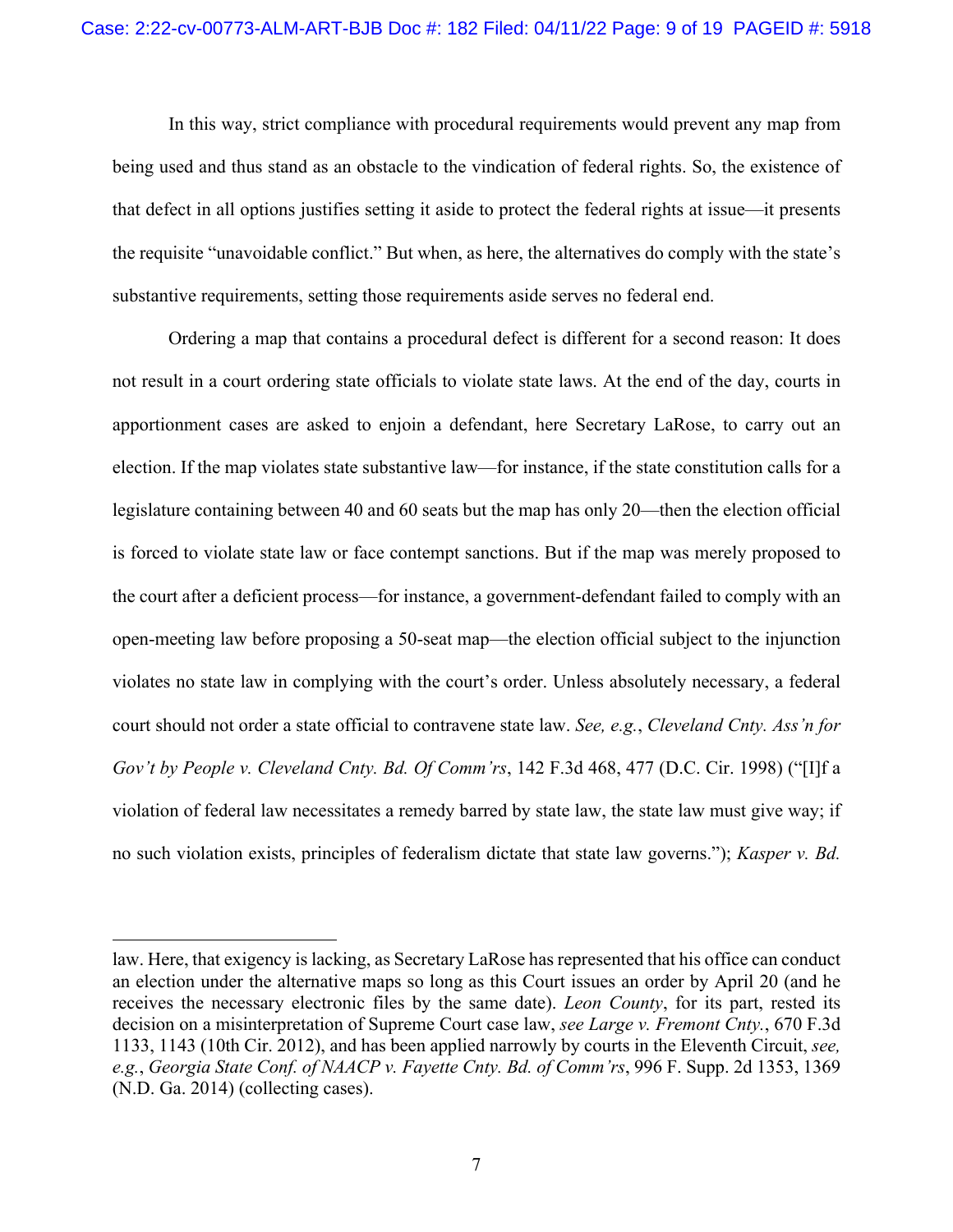*Of Election Comm'rs of the City of Chicago*, 814 F.2d 332, 341 (7th Cir. 1987) (affirming rejection of consent decree that "commits the [state] Board to violate state law" when not necessary to protect federal rights).

In this case, ordering Secretary LaRose to implement the Third or Fourth Plan would be to order him to defy the Ohio Supreme Court. As he has explained, "as a statewide official who swore an Oath to obey Ohio's Constitution," he cannot faithfully execute that duty if "this court order[s] the use of a Redistricting Plan that a majority of the Supreme Court of Ohio has ruled violated Article XI of the Ohio Constitution." ECF No. 113 at 8. Unless that extreme step is necessary to protect a federal right, that cannot be done. And, because of the alternatives available here, it is not.

The plaintiffs assert that *North Carolina v. Covington*, 138 S. Ct. 2548 (2018) (per curiam), counsels otherwise, but that is wrong. To start, in that case, the plaintiffs asked, and the district court agreed, to strike down a North Carolina map on state law grounds unrelated to their injury of being subjected to racial gerrymandering. *Id.* at 2554; *cf. Covington v. North Carolina*, 283 F. Supp. 3d 410, 424 (M.D.N.C. 2018) (three-judge court) (considering argument that new map mooted the plaintiffs' claims). No one here asks this Court to invalidate a map—much less to do so in a way that would not redress the injury claimed. Rather, the question for this Court is what map to affirmatively *order* be implemented. Just as respect for the state's role in *Covington*  necessitated that the federal court not toss out a map on state-law grounds, respect for state policy choices here demands that this Court not affirmatively order a gratuitous violation of state law.

In any event, even if the district court's remedial task in *Covington* were analogous—and it is not—*Covington* also involved a procedural defect. The plaintiffs asserted that North Carolina's new map was improper because it was drawn mid-decade (after a prior map was struck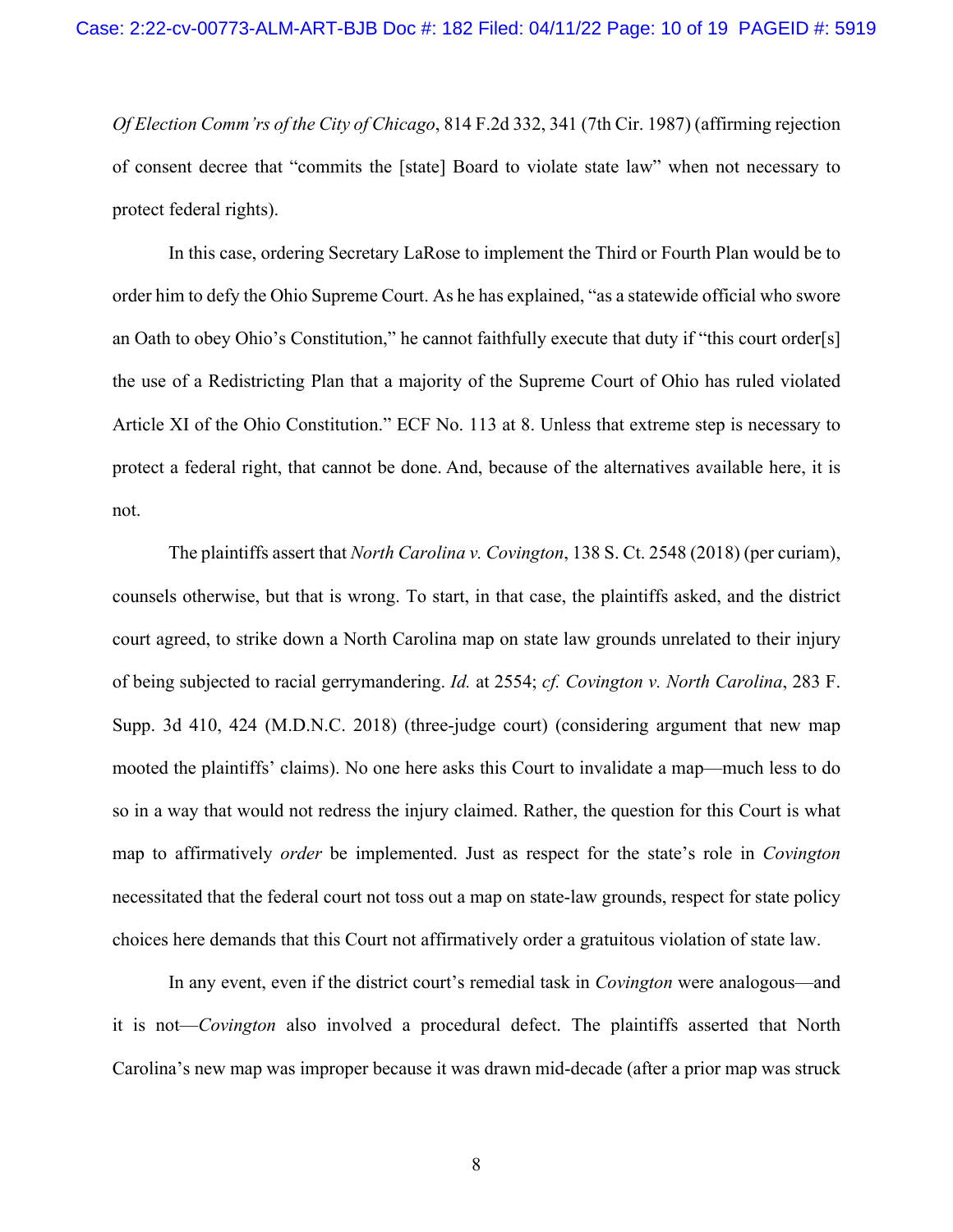down for violating federal law). *Id.* But of course, the alternative—a map drawn by a courtappointed special master—also could not comply with the North Carolina Constitution's timing requirements. Thus, strict adherence with North Carolina's procedural requirements would preclude a map from ever being enacted.

**3.** Nor can the plaintiffs' and Secretary LaRose's claims of administrative convenience justify use of the Third or Fourth Plan. The principles that underlie the requirement that federal courts follow state policy to the greatest extent possible make that clear.

Our system of federalism, and the requirement that a federal court follow state policy when fashioning a remedial map that derives from it, exists not as an abstract principle, but to "secure[] the freedom of the individual." *Bond v. United States*, 564 U.S. 211, 221 (2011). By restraining the power of federal actors, this structure "makes government more responsive" to individual citizens and "more sensitive to the diverse needs of a heterogenous society." *Gregory v. Ashcroft*, 501 U.S. 452, 458 (1991). These fundamental protections of individual liberty may be trampled on in the name of administrative convenience no more than the other core protections that the Constitution provides. *See, e.g.*, *Americans for Prosperity Found. v. Bonta*, 141 S. Ct. 2373, 2389 (2021) (infringement on First Amendment rights not justified by claim of "administrative convenience"); *Craig v. Boren*, 429 U.S. 190, 198 (1976) (rejecting "administrative ease and convenience as sufficiently important objectives to justify gender-based classifications"); *Associated Gen. Contractors of Ohio, Inc. v. Drabik*, 214 F.3d 730, 737 (6th Cir. 2000) ("simple administrative convenience" cannot justify discrimination).

Tellingly, neither Secretary LaRose nor the plaintiffs cite a single case that treats maximum administrative simplicity as a basis for overriding valid state laws. Logistical burdens only take precedence over federal and state law when "necessity" requires; that is, when an election could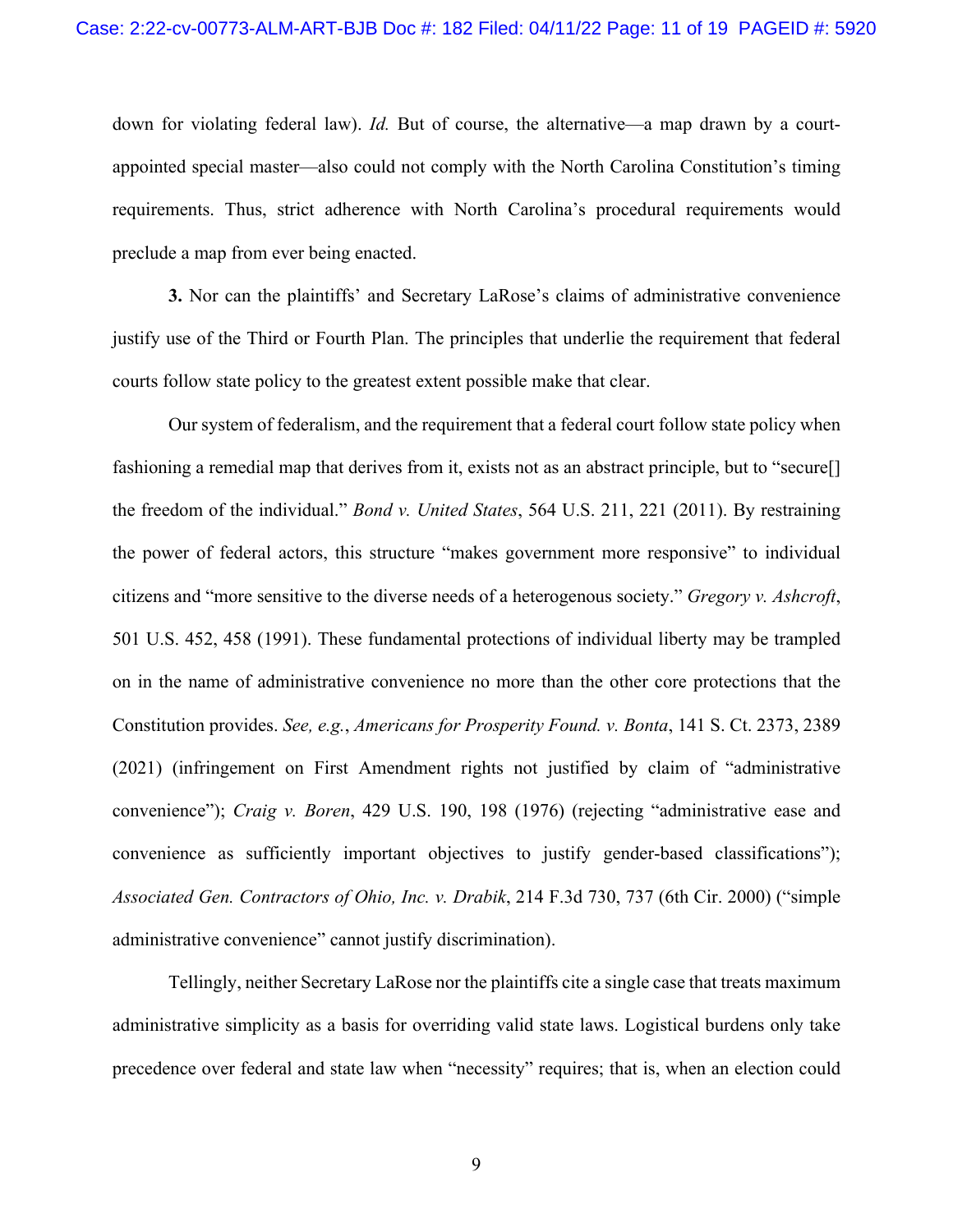not be held without displacing those laws. *Upham v. Seamon*, 456 U.S. 37, 44 (1982). Because the Secretary admits that an election may be held on August 2 under any map (other than the 2011 map) that this Court orders by April 20, the comparative administrative ease or difficulty of implementing various maps cannot dictate the outcome here.

#### **C. The Johnson/McDonald Plan complies with the Ohio Constitution and is the most appropriate remedy, if one is necessary.**

Unlike the maps that the plaintiffs present, the Johnson/McDonald Plan adheres to the substantive requirements of the Ohio Constitution. Senator Sykes and Leader Russo also agree that, in considering the Plan, the Court should take account of the modifications made by Dr. Megan Gall and submitted to the Court by intervenor-plaintiff Ohio Organizing Collaborative. ECF No. 165 at 11–13; *cf. Brown v. Jacobsen*, 2022 WL 683089, at \*13 (D. Mont. Mar. 8, 2022) (implementing map submitted by defendant with modification).

The plaintiffs do not contest that the Johnson/McDonald Plan complies with the Ohio Constitution's substantive requirements. Instead, they invoke two purported procedural defects as a reason for this Court to reject it. Neither provides a valid basis to do so.

First, the plaintiffs are wrong that the failure of the Redistricting Commission to adopt the Johnson/McDonald Plan precludes this Court from ordering its implementation. That is a procedural defect that, as we have just explained, need not stand as a barrier to a court selecting a remedial map. Indeed, *every* map drawn by a special master and implemented by a court fails, by definition, to secure a vote by a state legislature or adoption by its redistricting commission. Nor does it matter that the Redistricting Commission voted against the version of the Johnson/McDonald Plan presented to the Commission on March 28. That, too, is a procedural defect and it is, in any event, irrelevant. Dr. Gall's modifications, which this Court can and should incorporate into its order, are responsive to the concerns that the Redistricting Commission raised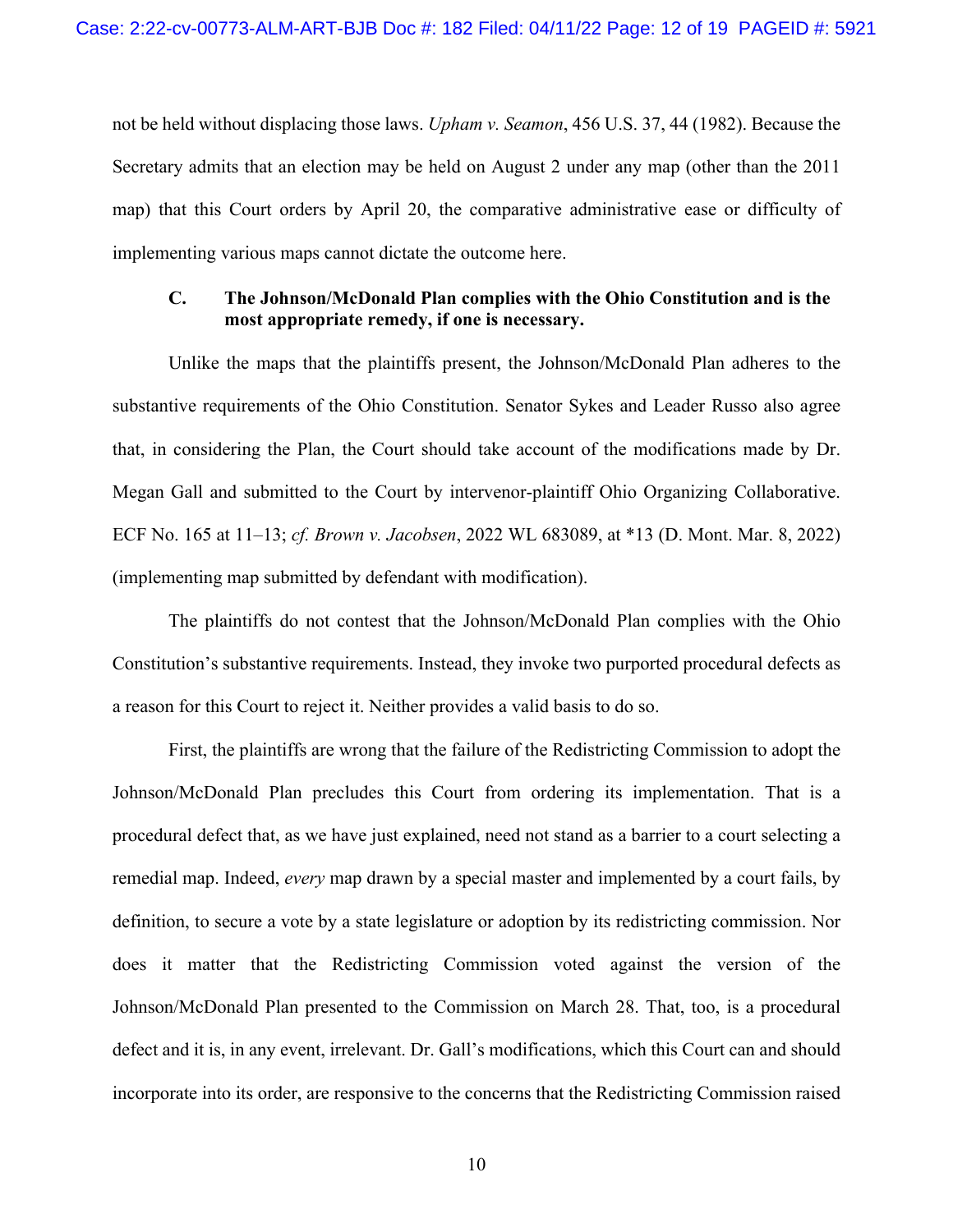(and that the plaintiffs refer to as "technical flaws," ECF No. 160 at 22). Thus, the Commission's members have not voted for or against the version of the Plan that Senator Sykes and Leader Russo ask the Court to implement.

Second, the plaintiffs assert in a single sentence that certain portions of the map were somehow "not approved" by the independent mapmakers. *See* ECF No. 160 at 22. That is nonsense.<sup>3</sup> As Dr. Johnson—on whom the plaintiffs rely for the specious argument—has made clear, the mapmakers could "incorporate" any proposals or suggestions made by staff "into our maps" *only if* "both sides agreed." ECF No. 160-1 at 3. Moreover, the entire map-drawing process was undertaken "in public on live web stream camera." *See* ECF No. 150 at 123. It remains available online and it speaks for itself. *See* The Ohio Channel, *Ohio Redistricting Commission - Workroom - 3-28-2022 - 3:00pm-11:00pm*, https://bit.ly/378tOal. Had the plaintiffs watched, they would have seen that the mapmakers frequently asked for, and received, technical advice and assistance from staff in the room, which included Mr. Glassburn—a point that was specifically explained both at the hearing and by Dr. Johnson himself. *See* ECF No. 150 at 123; ECF No. 160- 1 at 3. Ultimately, as Dr. Johnson has confirmed, the "final map" was one "that Dr. McDonald and I drew." *Id.*

## **II. This Court possesses the authority to order use of an interim map and to move the primary date.**

In its supplemental order, the Court directed the parties to address (1) whether there is a federal right to vote in a primary when state law requires it, (2) whether—and, if so, how—Ohio could hold a general election without a primary, and (3) whether the Court has authority to move

<sup>&</sup>lt;sup>3</sup> It is also beside the point. Although the McDonald/Johnson Plan does have the benefit of being developed under procedures outlined by the Ohio Supreme Court, that is, as we have explained, not necessary. This Court's primary responsibility is to select the map that best complies with the substantive mandates of Ohio law.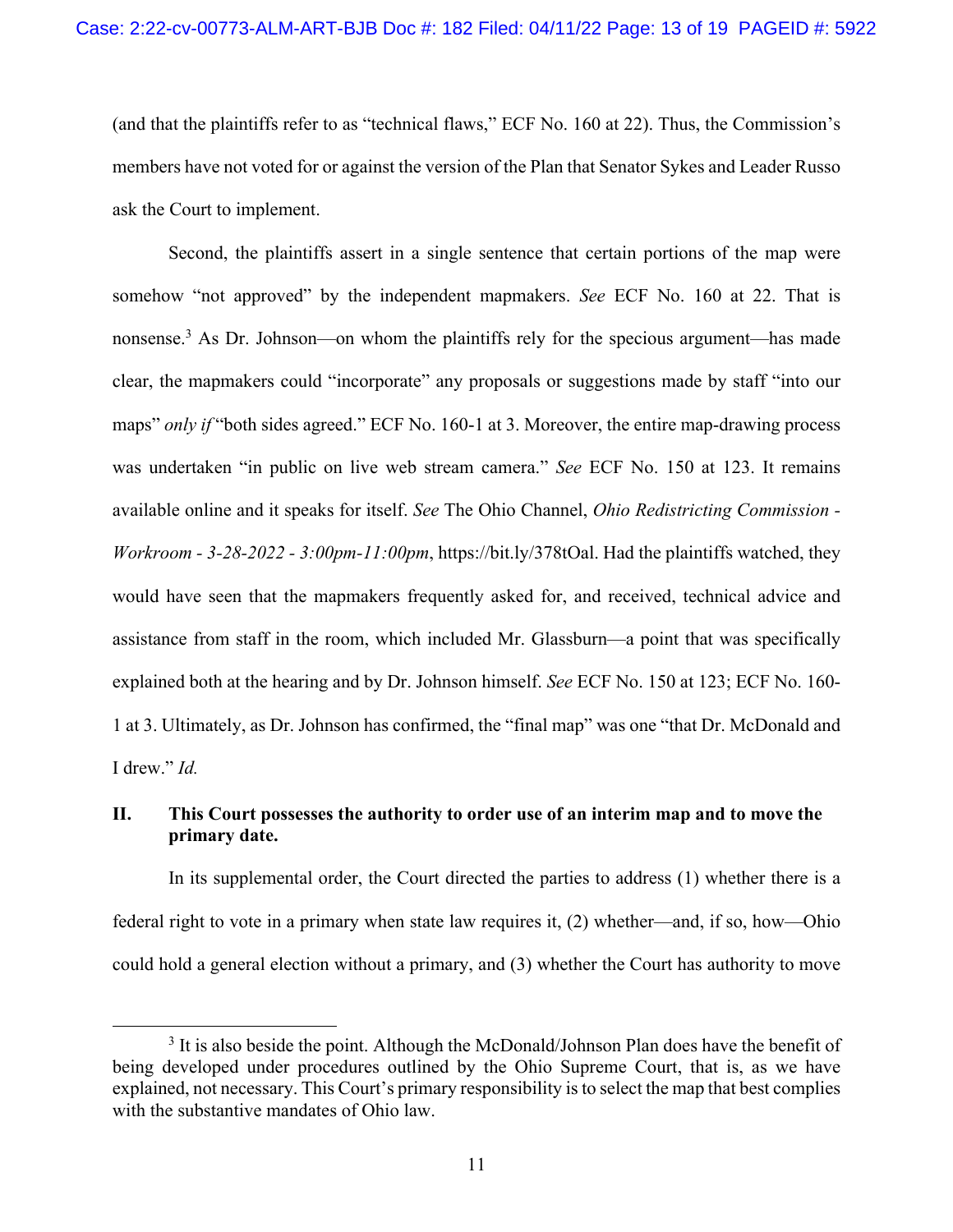the primary date. Under the circumstances presented here, the answers to first two questions are related: holding a general election without a primary would create chaos that would, in turn, imperil Ohioans constitutional rights. As for moving the primary date, because there is a right to vote in a state primary in this case, this Court also authority to adjust the primary date to protect that right.

#### **A. Holding a general election without a primary is not feasible and would risk a violation of Ohioans' First Amendment rights.**

It is unlikely that Ohio could lawfully hold a general election without a primary. As it stands, Ohio's constitution and statutes require a primary. *See* Ohio Const. art. V, § 7; Ohio Rev. Code § 3513.01. To our knowledge, since implementing primaries over a century ago, Ohio has never held a general election for its legislative races without first holding a primary. It is unclear how such a general election would proceed, if it could proceed at all.

This raises the distinct possibility that whatever happens will threaten federal constitutional rights. For instance, under current law, candidates who belong to a political party would, in the absence of a primary, be foreclosed from *even appearing* on the ballot for a general election. That is because state law mandates that "primary elections be held . . . for the purpose of nominating persons as candidates for political parties for election to offices to be voted for at the succeeding general election." Ohio Rev. Code. § 3513.01(A). In the absence of a primary, therefore, the only candidates who could successfully appear on the ballot for a general election would be those candidates who are unaffiliated with any political party. *See* Ohio Rev. Code § 3513.257 (prescribing the requirements for "independent candidates" and permitting them to participate in a general election without first appearing in a primary). That result would undoubtedly abridge voters' core right under the First Amendment "to engage in association for the advancement of beliefs and ideas" and "to cast their votes effectively." *Yang v. Kosinski*, 960 F.3d 119, 130 (2d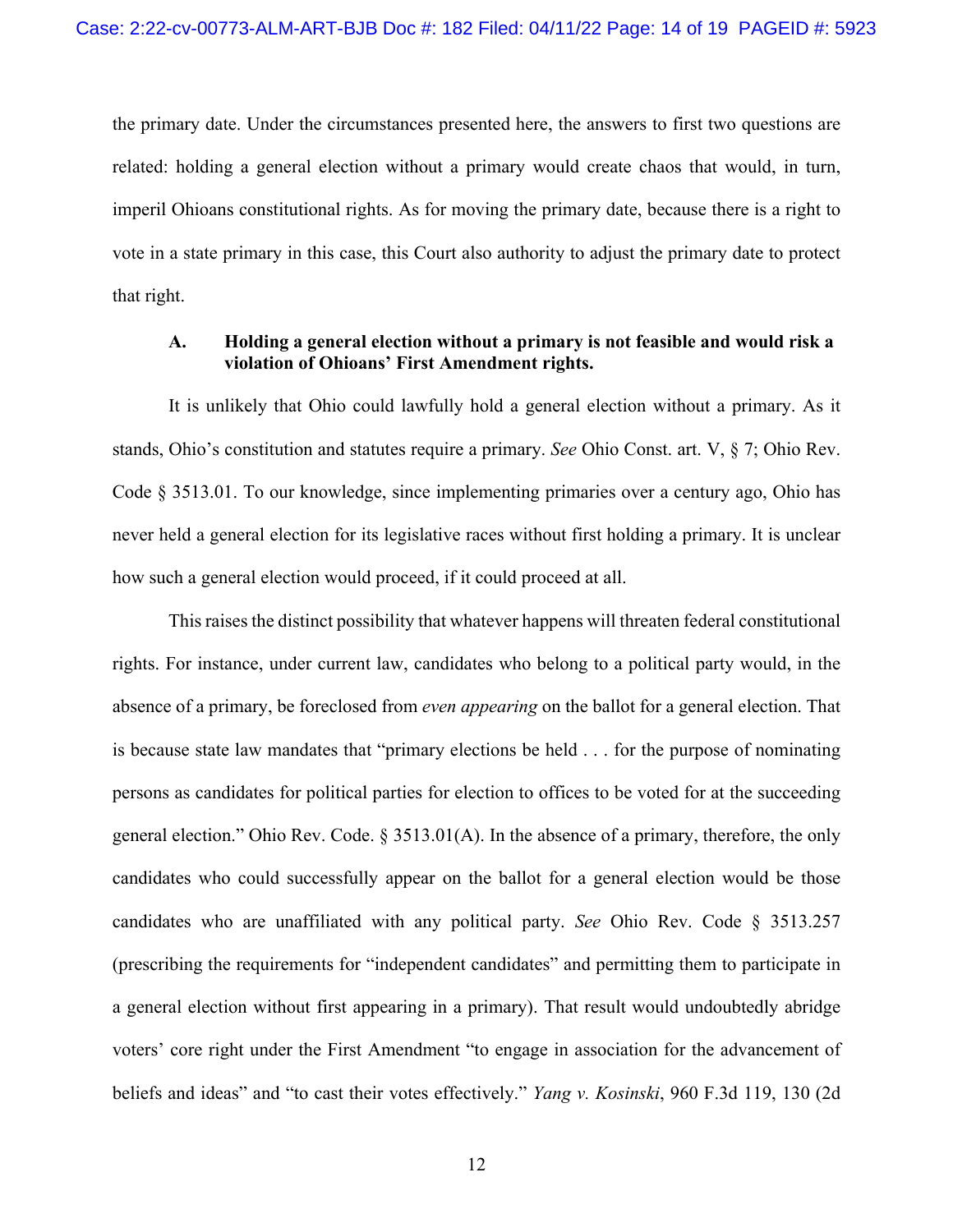Cir. 2020) (explaining that "[t]he right to associate with the political party of one's choice is an integral part of this basic constitutional freedom [of association]," and that parties "exercise that freedom in a number of ways, including through elections to choose their nominees for public office").

And that is only one symptom of a larger problem that would arise if there were no primary this year—a problem that implicates federal rights irrespective of limitations on who may appear on a general election ballot. It is beyond dispute that Ohioans have a First Amendment right to associate in a political party, which includes the right to select a nominee around which to center their political efforts in a general election. *See Lightfoot v. Eu*, 964 F.2d 865, 872 (9th Cir. 1992) (requiring state to justify burdens on nomination process). It necessarily follows that the state cannot entirely eliminate the ability of voters to organize privately to choose a nominee. Indeed, even undue interference with selection of party leaders who can choose replacement nominees let alone preventing the selection process from occurring at all—violates the First Amendment. *See Arizona Libertarian Party, Inc. v. Bayless*, 351 F.3d 1277, 1281 (9th Cir. 2003) (allowing nonparty members to vote for "party leaders who choose replacement candidates for candidates who die or resign" is unconstitutional).

Yet that type of complete prohibition is exactly what failing to hold a primary here would accomplish. Ohio has, until now, chosen to hold state-run primaries. That choice is permissible, but it has made Ohioans justifiably dependent on the state apparatus. Stripping voters of access to the state process at the last minute—thus thrusting them into an unprecedented and unplanned election with, at most, months until the general election process begins—would have the same practical effect as an outright bar on Democrats and Republicans coalescing around a single individual for the general elections. That could not withstand First Amendment scrutiny. Indeed,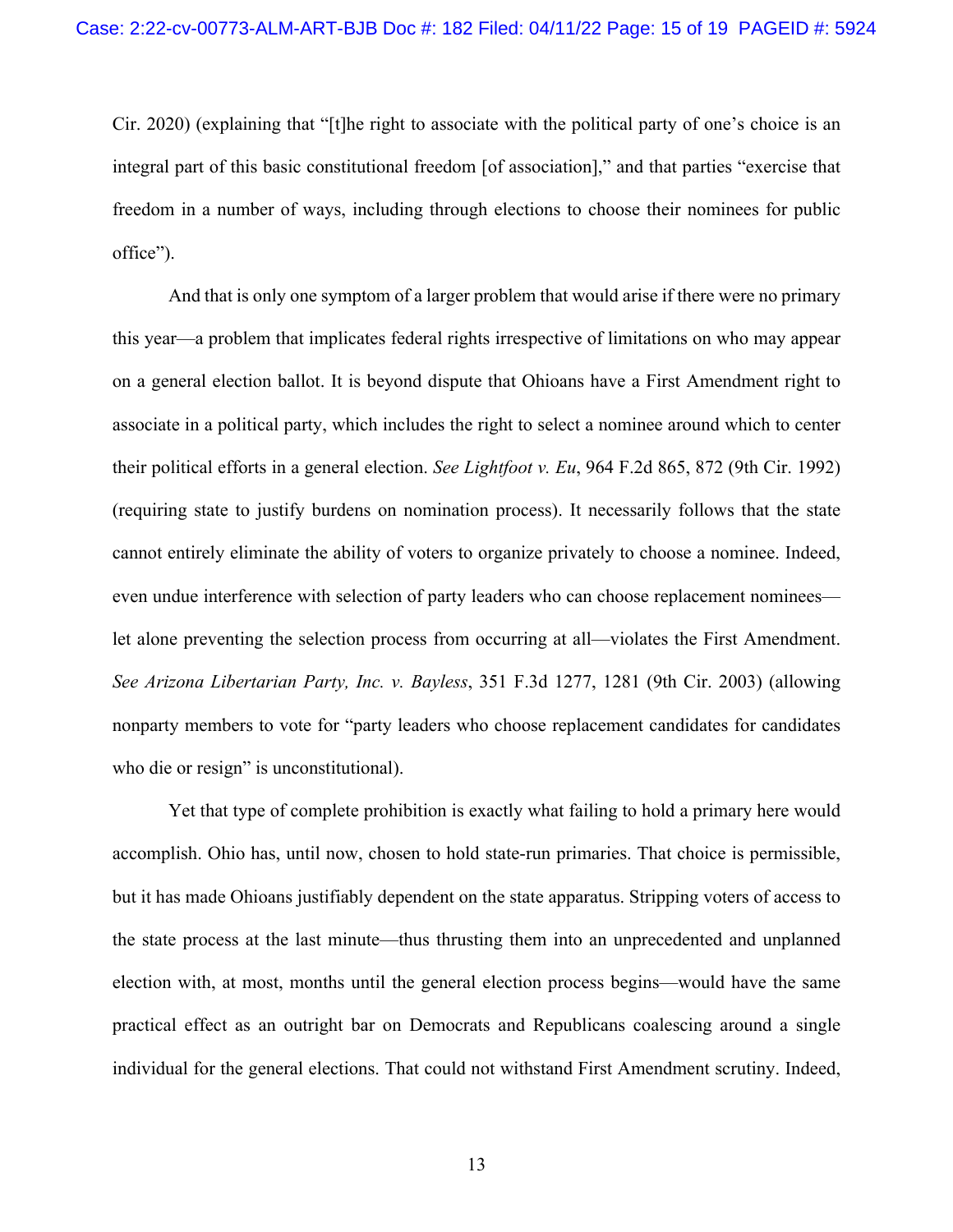it is in the face of this risk that the Sixth Circuit has warned a state election that "significantly departs from previous state election practice" can "rise to the level of a constitutional deprivation." *Warf v. Bd. of Elections of Green Cnty.*, 619 F.3d 553, 559 (6th Cir. 2010); *see also, e.g.*, *Griffin v. Burns*, 570 F.2d 1065, 1079 (1st Cir. 1978) (holding that the nullification of votes cast by absentee and shut-in ballots violated federal rights when those methods had been permitted for seven years).

Given these First Amendment implications, this Court need not decide whether there is any general federal right to vote in a state-run primary, or whether Ohio could permissibly repeal its primary laws. It is enough that Ohio has created an expectancy of an official primary and that canceling it at this juncture would preclude Ohioans from exercising their right to associate in advance of the general election.

## **B. Under the Supremacy Clause, this Court can move the date of the primary to preserve the federal right to vote.**

Because the federal constitution protects the right to vote in a state primary under the facts present here, this Court has authority under the Supremacy Clause to move the primary date in this case. Ohio's election officials are unable to hold a primary election on the date set by Ohio law, May 3, 2022. If that date were later, or if Secretary LaRose had discretion to move it, the plaintiffs' federal rights would not be at risk (assuming that either this Court sets an interim plan or Ohio's officials develop one on their own). Thus, the law setting the date of the primary stands as an obstacle to the exercise of the federal right to vote in the primary. This is exactly the type of "unavoidable conflict" that warrants a federal court exercising its equitable authority to set aside state law. *Reynolds*, 377 U.S. at 584.

Reflecting this, federal courts have long exercised their equitable authority to move election deadlines that act as barriers to the vindication of federal rights. *See, e.g.*, *Connor v.*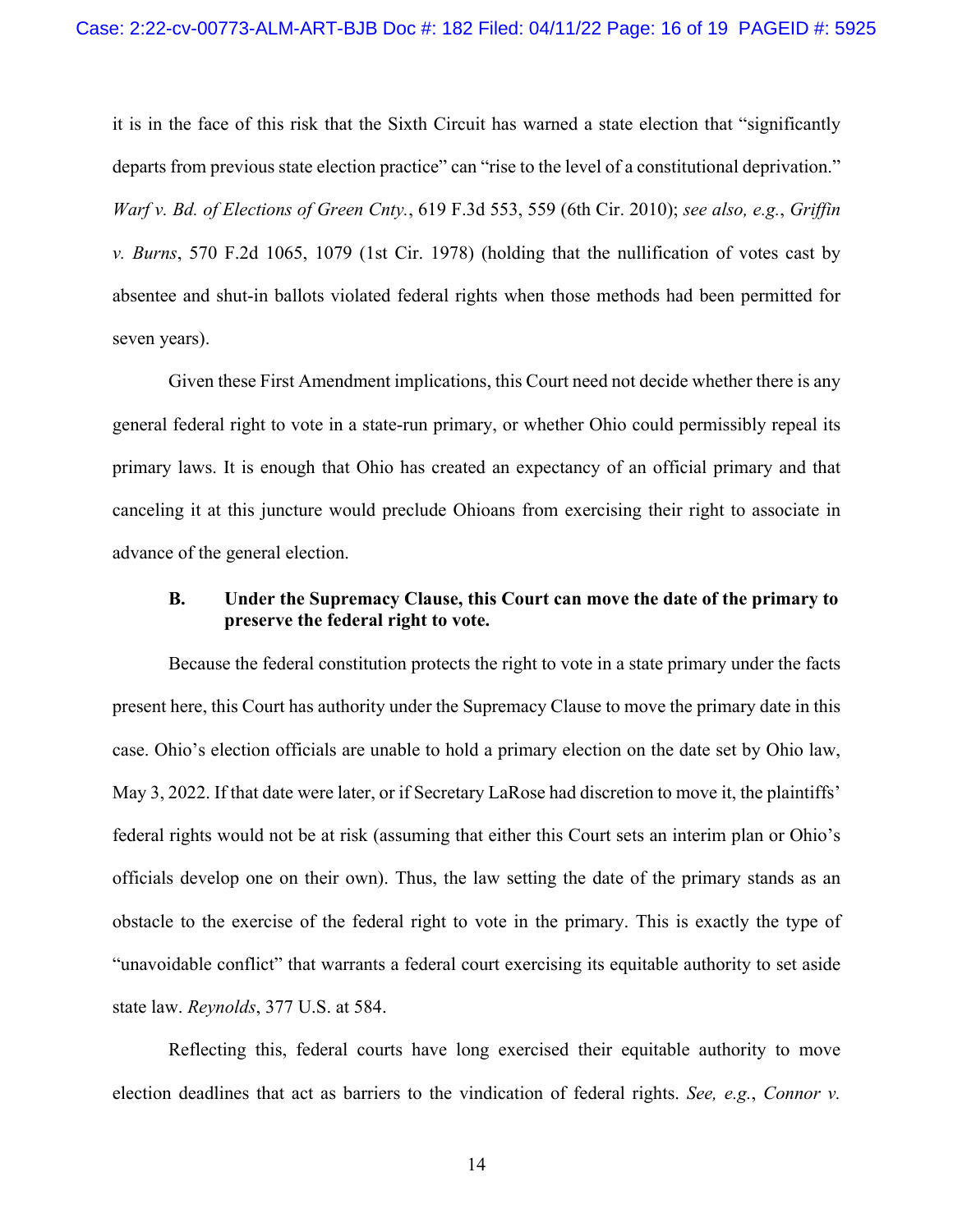*Johnson*, 402 U.S. 690, 693 (1971) (directing district to extend the filing date for candidates to enable election to take place under remedial plan); *People Not Politicians Oregon v. Clarno*, 472 F. Supp. 3d 890, 900 (D. Or. 2020) (ordering defendants to either allow plaintiffs' initiative on ballot or extend deadline for signatures); *Fair Maps Nev. v. Cegavske*, 463 F. Supp. 3d 1123, 1147 (D. Nev. 2020) (setting aside deadline for ballot initiatives); *United States v. Georgia*, 892 F. Supp. 2d 1367, 1378 (N.D. Ga. 2012) (extending ballot receipt deadline); *see also, e.g.*, *Beens*, 406 U.S. at 201 n.11 ("If time presses too seriously, the District Court has the power appropriately to extend the time limitations imposed by state law."); *Larios v. Cox*, 305 F. Supp. 2d 1335, 1342 (N.D. Ga. 2004) (three-judge court) ("We also observe that the court has broad equitable power to delay certain aspects of the electoral process if necessary"); *Petteway v. Henry*, 2011 WL 6148674, at \*3 n.7 (S.D. Tex. Dec. 9, 2011) ("If forced to craft an interim remedy, this court has the authority to postpone these local election deadlines if necessary.").

#### **CONCLUSION**

The Court should continue to allow Ohio officials time to develop a valid map and move the primary date. If April 20, 2022, arrives and they have yet to do so, the Court should order Secretary LaRose to conduct the primary on August 2, 2022, using the McDonald/Johnson Plan, with the corrections submitted by Dr. Gall.

Respectfully submitted,

*/s/ Matthew W.H. Wessler* MATTHEW W.H. WESSLER (*pro hac vice*) JONATHAN E. TAYLOR (*pro hac vice*) ROBERT D. FRIEDMAN (*pro hac vice*) GUPTA WESSLER PLLC 2001 K Street NW, Suite 850 North Washington, DC 20006 Phone: (202)  $888-1741$  / Fax: (202)  $888-7792$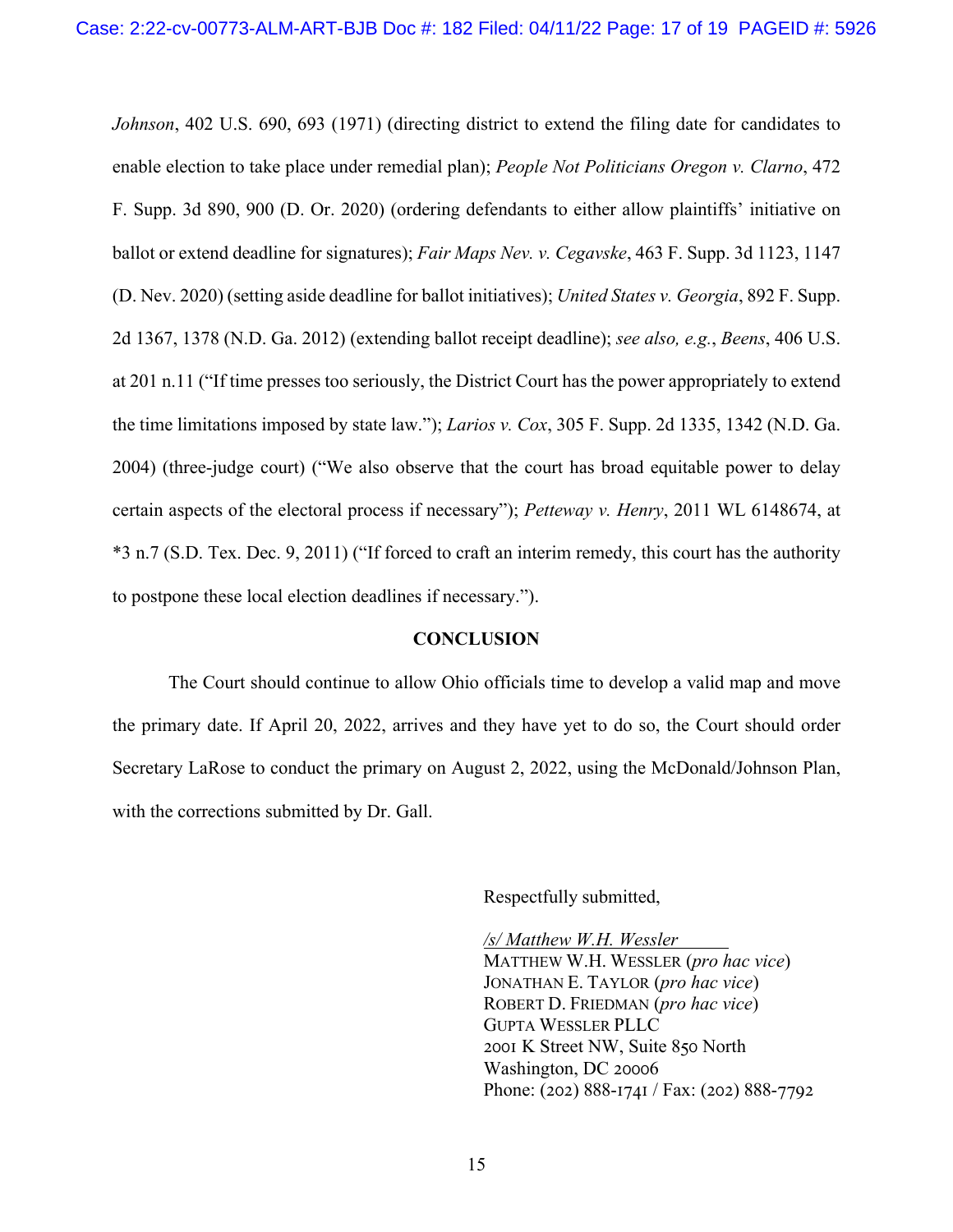*jon@guptawessler.com matt@guptawessler.com*

C. BENJAMIN COOPER CHARLES H. COOPER, JR. CHELSEA C. WEAVER COOPER ELLIOTT 305 West Nationwide Boulevard  $Columbus, OH$  43215 Phone: (614)  $481-6000$  / Fax: (614)  $481-6001$ *benc@cooperelliott.com chipc@cooperelliott.com chelseaw@cooperelliott.com*

April II, 2022 *Attorneys for Intervenors-Defendants*